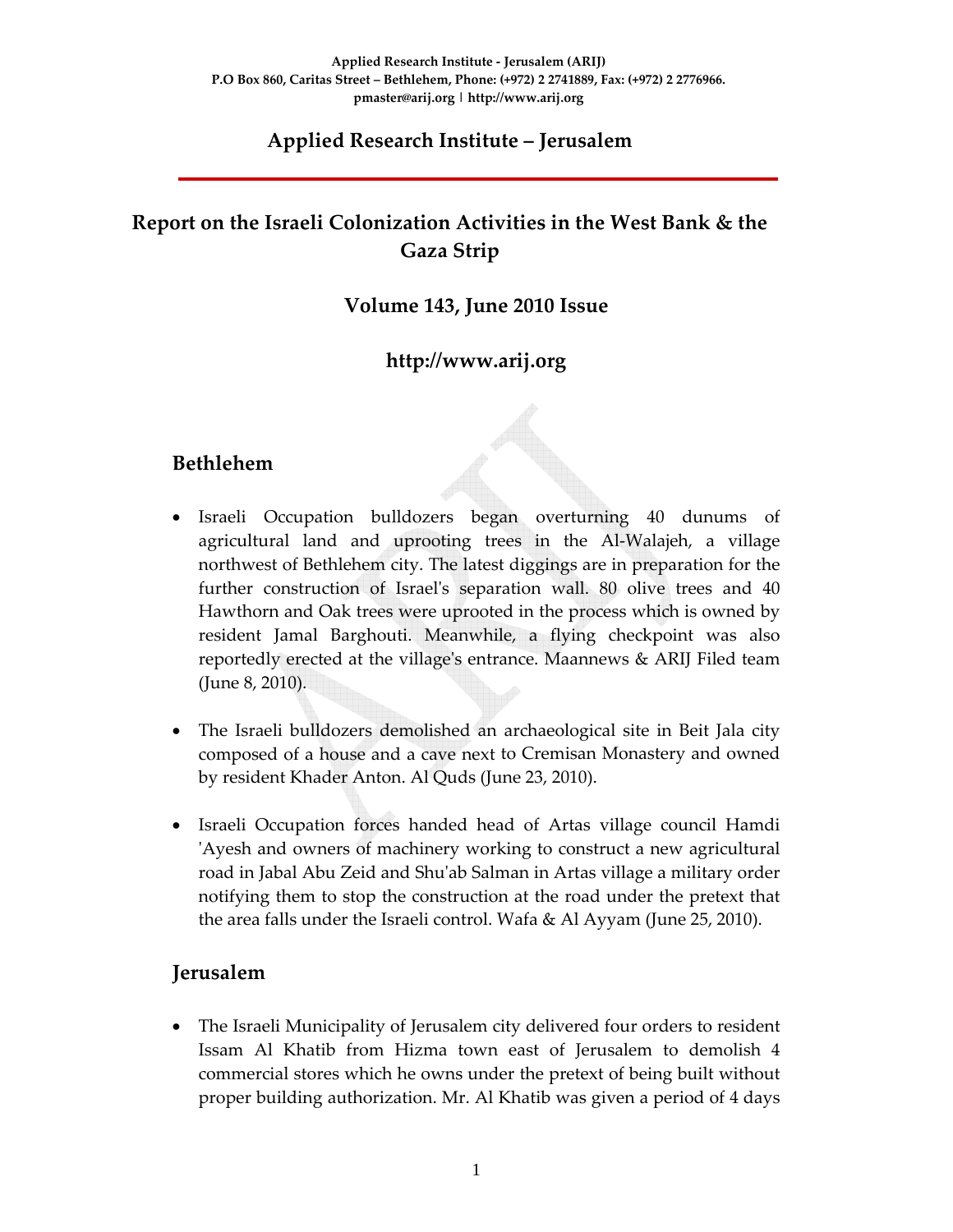to carry out the demolition process; otherwise, the Municipality will. Al Quds (June 1, 2010).

- Israeli Occupation Police stormed Beit Hanina club and delivered owner of the club a military order to evacuate it under the pretext that the club is a property of Al Maʹaref Committee. Al Quds (June5, 2010).
- A Palestinian family of 8 people, including 6 children, living close to Jaba' village recently received demolition order from the Israeli Occupation Authorities targeting barracks which they built to house the family after they were forced to move out of Atarot (on the Jerusalem side of the Barrier) because of the risk posed to the children, who at the time had to jump over the Barrier to reach their school in Bir Nabala. The family thus left Atarot and moved to Jaba, where they are now facing the prospect of being forcibly displaced again. DWG (June 8, 2010).
- The Interior Ministry's Jerusalem District Planning and Construction Committee ratified an existing plan to build 1,600 housing units in the city's northeastern Ramat Shlomo settlement which effectively validates the building plan. The next phase in the long process will allow the public to register opposition to the plan. JPost (June 16, 2010).
- The Israeli Occupation authorities gave Salah family in Beit Safafa town a military order to demolish their 5 houses (inhabited by 55 people) under the pretext of being built without proper authorization. Israeli authorities also gave the families of Al Ramahi and Khamis in Wadi Al Jouz military orders to demolish their properties under the same pretext. Zayed family in Al Issawiya town was also given a military order to demolish their building which is composed of 4 apartments. Al Quds (June 20, 2010).
- The Israeli Municipality of Jerusalem renewed ‐‐‐‐ for 13 Palestinian houses in Shuʹfat, Beit Hanina and Wadi Al Jouz under the pretext of not paying the penalties imposed on them by the Municipality of Jerusalem for building without permits as claimed. Al Quds (June 20, 2010).
- The Israeli bulldozers of the Israeli Municipality of Jerusalem, accompanied by the Israeli police razed Al‐ 'Abbasiyya neighborhood in Silwan town south of the old city of Jerusalem and demolished three animal sheds and nursery under the pretext of lacking building permits. Mr. Nidal Siyam, owner of the demolished structures indicated that after the Israeli bulldozers completed the demolishing act, the Israeli police went and impounded the animals (horses, sheep and poultry) under the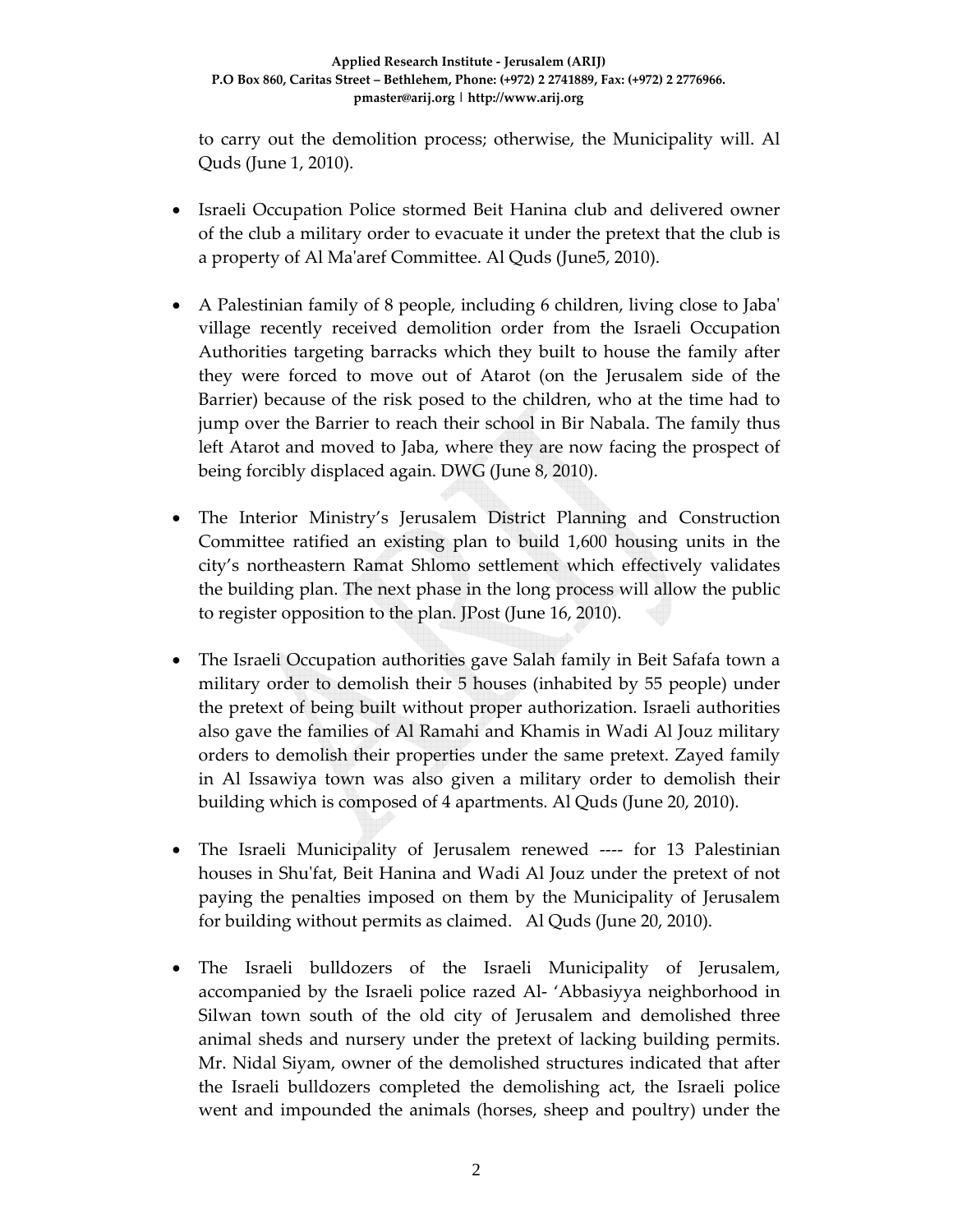pretext that these animals constitute a threat to public health. Al Quds (June 21, 2010).

- The Israeli bulldozers staged into At-Thawri neighborhood west of the town of Silwan, and demolished a garage owned by resident Kamal As‐ Shweiki under the pretext of lacking proper authorization. The bulldozers also demolished an animal barn which belonged to Nidal Siyam in Al ʹAbbasiya neighborhood under the same pretext. Al Quds (June 21, 2010).
- The Building and Planning Committee of the Israeli Municipality of Jerusalem sanctioned a plan to demolish 22 Palestinian houses in Al Bustan neighborhood in the town of Silwan to pave the way for the Israeli colonial project called "Kingsʹ Valley" which is a restoration of a biblical garden, in addition to other facilities. Al Quds (June 22, 2010).
- The Israeli Occupation forces staged into Beit Safafa town south of Jerusalem city and stormed the house of Ismaʹil Ibrahim Salah and carried out an intensive house search. Wafa (June 23, 2010)
- Israeli settlers threatened to take over a building inhabited by 40 Palestinian people in Silwan city in Jerusalem under the pretext that the building was built on the location of Mekhal Shlomo synagogue. Wafa (June 23, 2010).
- The Likud Central Committee voted to resume settlement construction in East Jerusalem and the West Bank after the current freeze on settlement construction expires in September. Haaretz (June 24, 2010).
- A group of Israeli settlers staged into Beit Safafa town south of Jerusalem and attacked the houses of Salah families in attempt to drive them out of the area. Al Quds (June 24, 2010).
- The Israeli Occupation bulldozers are making the way for the construction of 600 housing units between Pisgat Zeʹev settlement and Neve Yaʹacov to link the two settlements with each other. The lands being razed belong to the communities of Beit Hanina, Hizma and Shuʹfat north of Jerusalem city. Al Quds (June 25, 2010).
- The Israeli Occupation bulldozers demolished an agricultural room in Al Issawiya town owned by resident Khalil Abduallah Dari. The Israeli bulldozers also demolished tin shacks and a horse barn owned by resident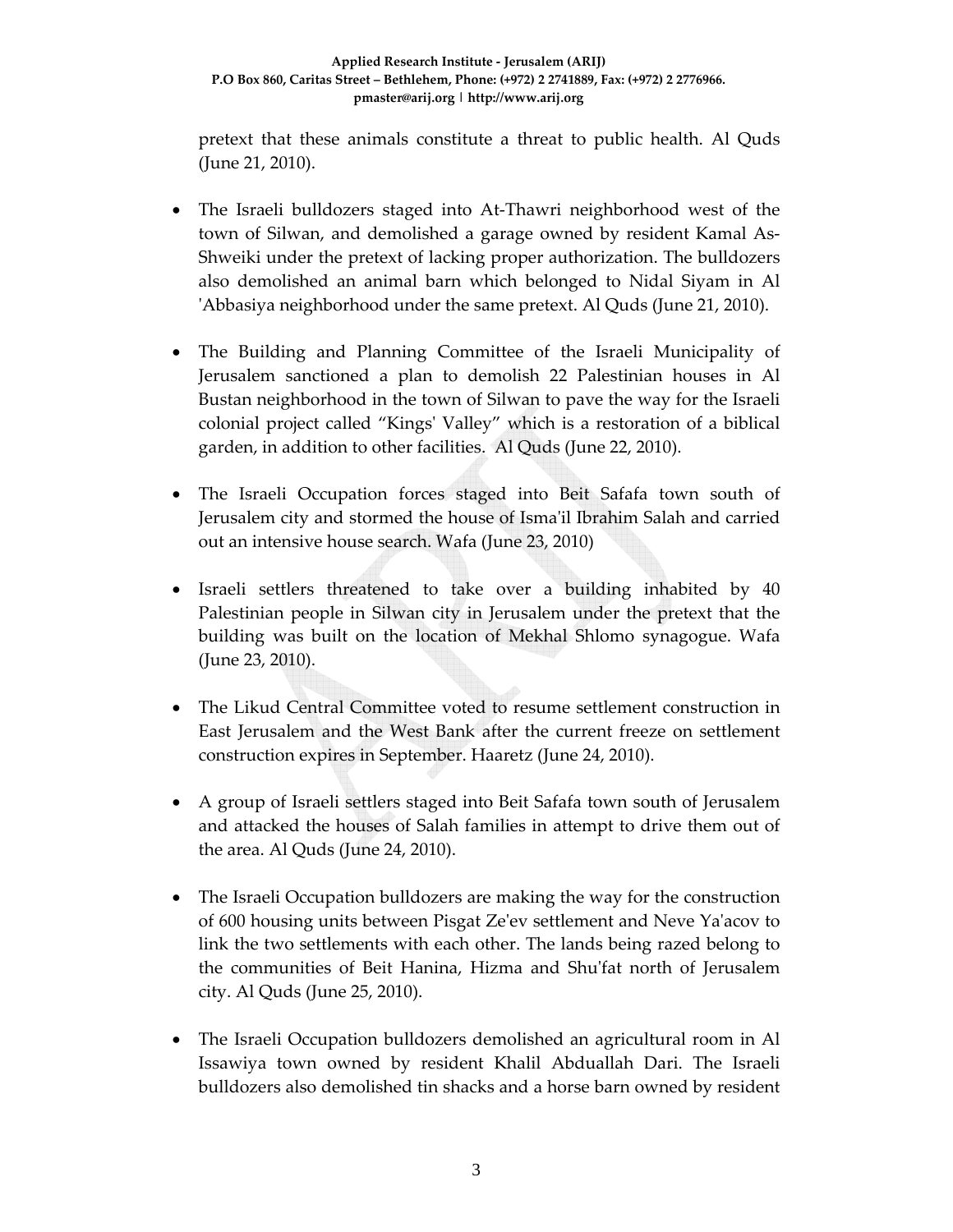Muhammad Ahmad Sheikha ʹAbeid and razed lands owned by residents of the town to build a national Talmudic park. Al Quds (June 30, 2010).

• Israeli District Planning and Construction Committee have decided to build 1400 hotel rooms in east Jerusalem. The construction of the rooms will be near the Armon HaNetziv area garden in Jerusalem. The construction of the rooms is part of establishing two hotels between East Talpiot and Mount Scopus. Wafa (June 30, 2010).

# **Hebron**

- Israeli settlers of Tel Ar Rumeida settlement set fire to 3 dunums of lands planted with fruitful trees. The lands are located close to the settlement. Al Quds (June 2, 2010).
- The Israeli Attorney General rejected an appeal presented by residents of Wadi Al Hsein in Hebron Old city against the military order which states the construction of a security road on their lands which will link Kiryat Arbaʹ settlement with the Ibrahimi Mosque (Cave of the Patriarchs). Al Quds (June 2, 2101).
- The Israeli Occupation Authorities threatened to evacuate Abu Qbeita family south of Yatta town in Hebron Governorate in the few coming days. The land is located west of the path of the Israeli Segregation Wall and is estimated at 150 dunums of land. More than 50 family members live on the land. Al Quds (June 7, 2010).
- The Israeli Occupation Authorities delivered three demolition orders to residents of Shuʹab Al Butum area south of Yatta in Hebron Governorate to demolish 19 structures including residential tents, water wells and animal barracks. The threatened structures belong to ʹIzzat al Najjar who owns 2 Tents, one barn, 2 Bathrooms, a Cave, Chicken hut, Stove and a kitchen; ʹIzzat al Jabarin who owns two tents and a bar; Hatem al Jabarin who owns A water tank, a Tent, a Room, three barns, a Chicken hut and a bathroom, Maannews (June 10, 2010).
- Two settlers of Kiryat Arba settlement walked through the garden of a Palestinian farmer and destroyed his crops, planted with the assistance of USAID and slashed water pipes. The damage to the crops, which are the primary food and economic resource for the extended family of thirty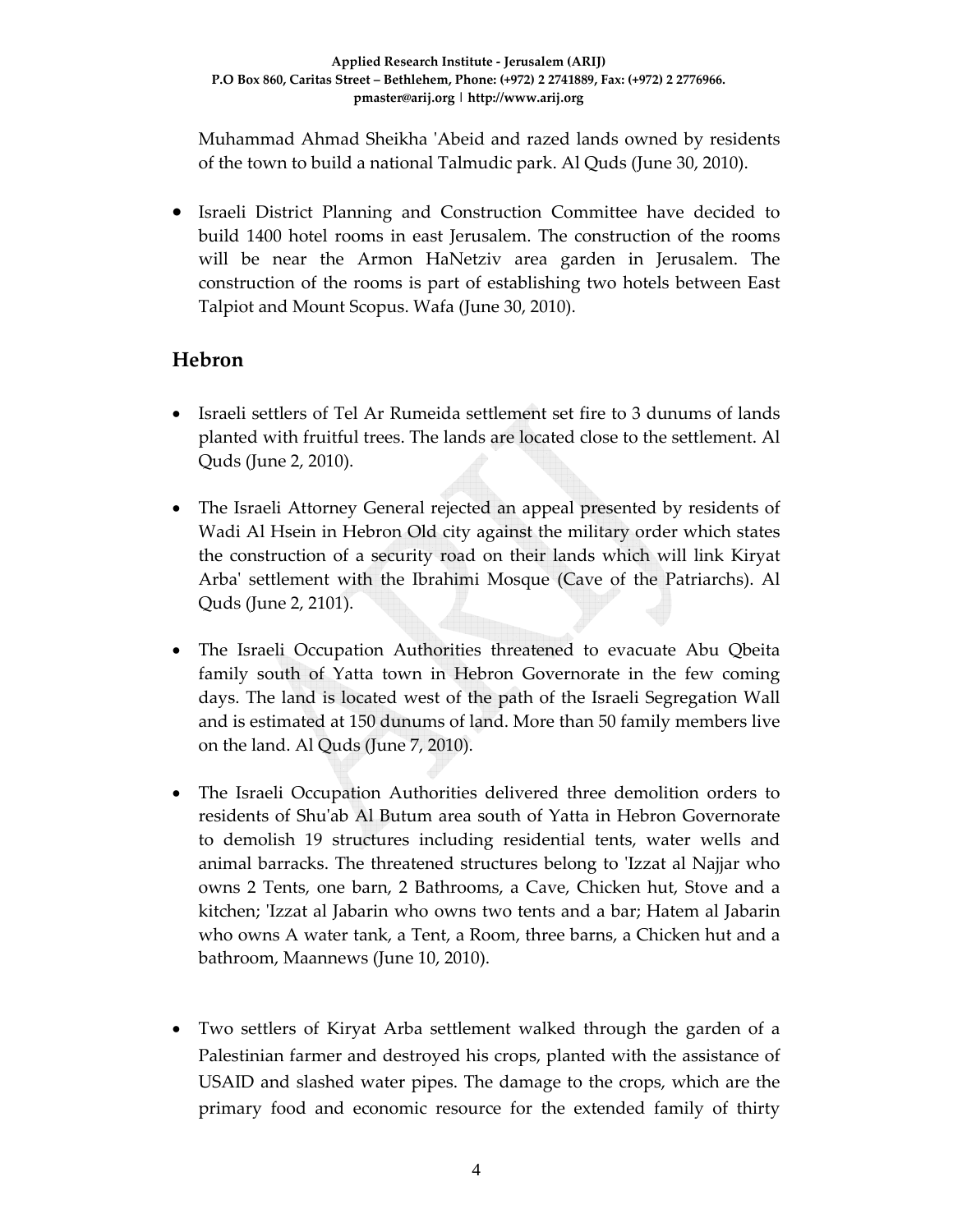adults and thirty children, totaled an estimated 10,000 NIS (about 2600 USD). It is worth mentioning that the settlers lives between the settlement of Kiryat Arbaʹ and a set of prefabricated housing containers, installed about five years ago, called Havat Gal. CPT (June 16, 2010).

- Tens of Israeli settlers of Kiryat Arbaʹ settlement attacked Palestinian residents in Jales Mountain in Hebron which falls in area C and attacked properties and destroyed 2.5 dunums of agricultural lands planted with vegetables. The lands are owned by resident Shaker Zorro Al Tamimi. Al Quds (June 20, 2010).
- The Israeli settlers of Asfar settlement north of Hebron city set fire into 5 dunums of lands and caused the complete damage of 40 Olive trees owned by Jawdat Abdel Rahman Issa Al Shaladah. Al Quds (June 27, 2010).
- Israeli Occupation forces stormed the house of 'Ata Salameh Al Baddareen in As Sammouʹ village in Hebron Governorate and also set up a flying checkpoint at Al Tabaqa Junction in Dura Town. Wafa (June 27, 2010).
- Israeli settlers of Beit Yishai settlements set fire into 20 Old Roman Olive trees in Tel Ar Rumeida area owned by inherits of Rateb Saleem Abu Haykal. Al Quds (June 27, 2010).
- The Israeli occupation forces hindered resident Bassam Hamdan from reclaiming his 10 dunums land in Al Jalmon Valley in Beit Ula north of Hebron city and confiscated the bulldozer of Jameel Musa which was working in the place. Al Quds (June 28, 2010).
- Israeli Occupation forces closed several numbers of Palestinian houses in Al Rajabi, Jaber and east of the Ibrahimi Mosque neighbourhoods. Among those houses are houses for people with special needs. Al Quds (June 29, 2010).
- The Israeli Occupation Authorities distributed 12 military orders to demolish structures in Al Burj area south of Hebron city under the pretext of lacking valid building permits form the Israeli Civil Administration. Among owners the following were known: Ziyad Issa Al Talahmeh, Hussein Ismaʹil Al Talahmeh, Saleh Muhammad Hussein Al Talahmeh, and NIdal Al Talahmeh. Al Quds (June 30, 2010).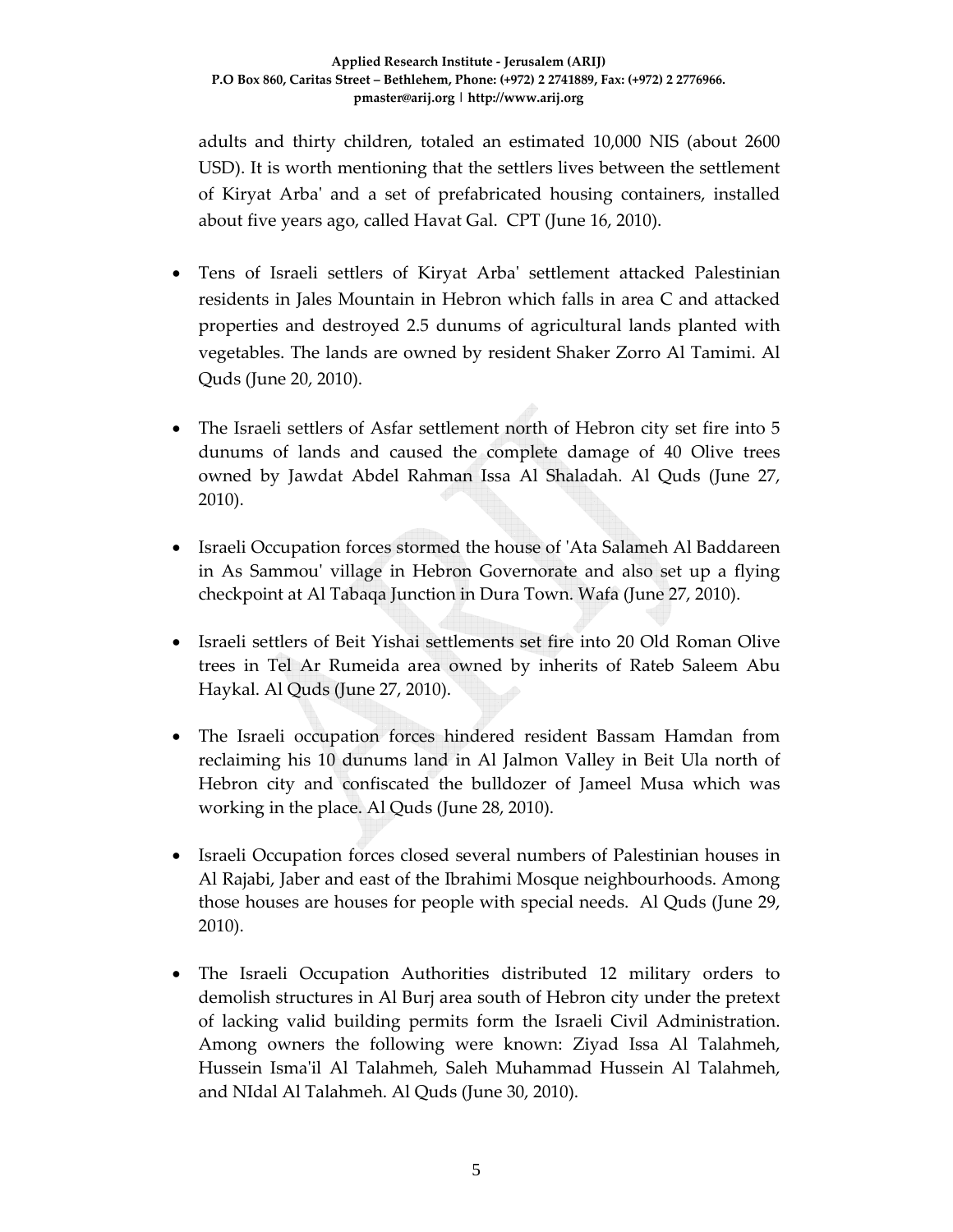# **Ramallah**

• Israeli Occupation forces set fire into 130 Olive trees in Ni'lin village west of Ramallah city. Al Quds (June 19, 2010).

# **Qalqilyah**

• The Israeli Occupation forces handed the villagers of Jinsafut village east of Qalqilyah city 6 stop‐work orders designated against 8 structures in the village under the pretext of 'no building permits'. The structures are owned by Yahya Nabhan, Basil Sabra, 'Atiya Ryan, Hammad 'Eid, Mohammad Sabra, ʹAbdul Fattah Bas4h1ir, ʹAbdul Fattah Bashir. Al Quds (June 21, 2010).

# **Salfit**

- The Israeli Occupation army issued two demolition orders against two Palestinian houses in Haris village in Salfir Governorate. The threatened Structures are owned by Solomon Shimlawi and Nayif Souf. LRC (June 9, 2010).
- A sounder of 20 wild boars were set out from Ariel settlement in Salfit Governorate and attacked An Najara agricultural area in Salfit. The boars caused destruction to peace and prune trees and destroyed field crops. Al Quds (June 7, 2010).
- Salift farmers reported that a sounder of wild boars destroyed several dunums of Palestinian farm land, causing considerable damage in the Eid Al‐Kabaliyeh area, southern Salfit. Maannews (June 10, 2010).
- Israeli Occupation soldiers closed two entrances that lead to Marda village north of Salfit city with earth mounds. Al Quds (June 19, 2010).
- The Israeli occupation army distributed 6 stop-work orders against Palestinian structures in Kafr ad Dik village west of Salfit village under the pretext of lacking building authorization. Structures are owned by Fadi Taha, Nawal Ahmad, Samir Naji, Jamal Ahmad, Zayed Ahmad, Khaled Ahmad. Al Quds (June 23, 2010).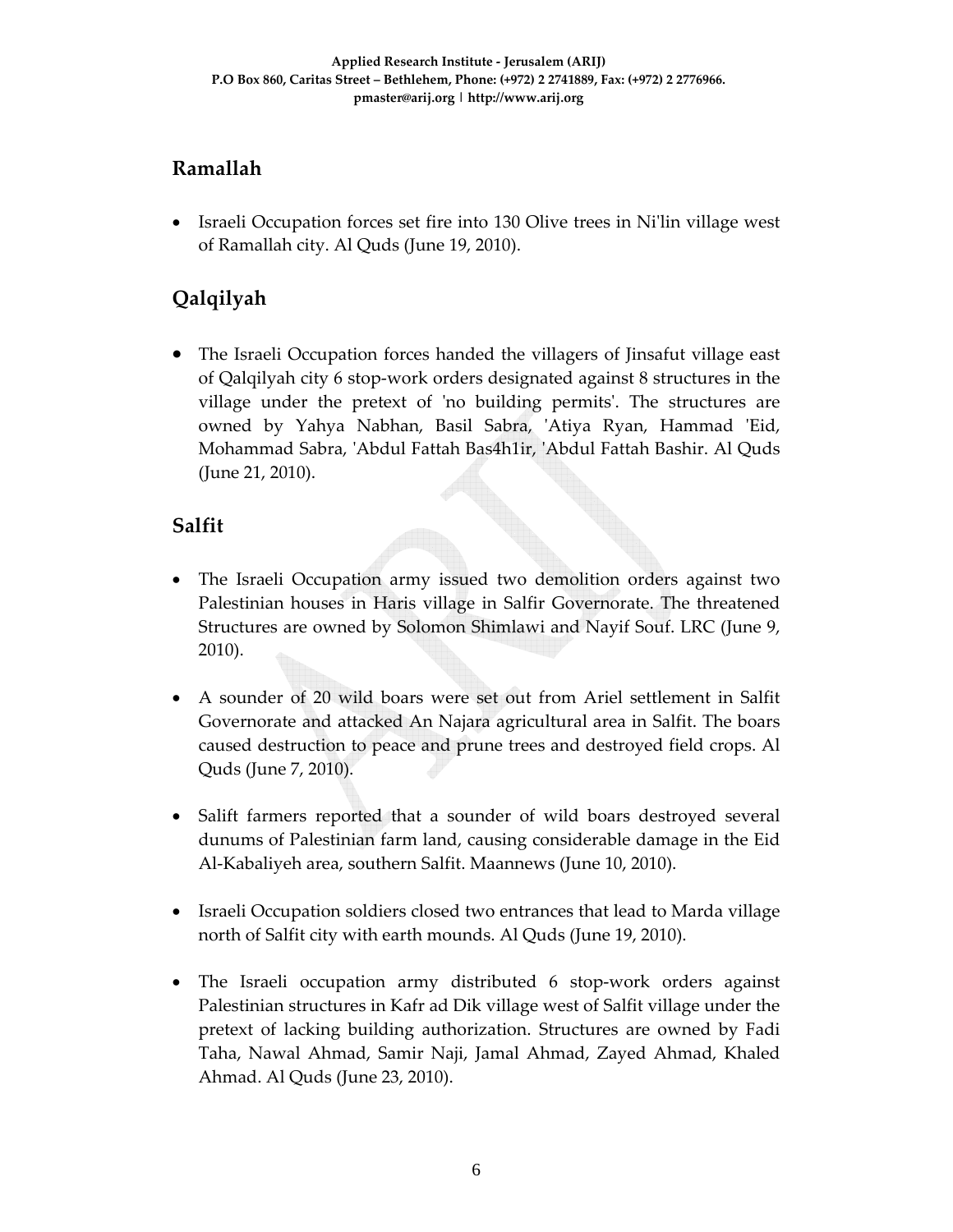# **Nablus**

- Israeli Occupation Forces set back cement blocks to Checkpoint 17 north of Nablus city. Al Quds (June 2, 2010).
- Israeli settlers of Yetzhar settlement set fire to 100 dunums lands planted with Olive and Almond trees in Urif, Asira Al Qiblya and Einabus south of Nablus city. Al Quds (June 3, 2010).
- Israeli settlers of Kedumim settlement set fire to lands of Farʹata village east of Qalqilyah city planted with Wheat and Olive trees. Al Quds (June 3, 2010).
- Israeli Settlers of Alon Moreh settlement hindered residents of Salem, 'Azmout, Deir Al Hatab and Beit Dajan villages from accessing their agricultural lands to harvest their wheat and barley fields. Al Quds (June 10, 210).
- The Israeli Occupation forces closed Huwwara checkpoint and hindered Vehicular and Pedestrian movement. Al Quds (June 15, 2010).
- Hundreds of Israeli settlers attacked the eastern neighbourhoods of Nablus city to practice religious rites at Josephʹs Tomb. The IOF imposed closure on the area and hindered Palestinian citizens from coming close to the site. Al Quds (June 15, 2010).
- The Israeli Occupation forces distributed 9 stop-work orders to residents of Majdal Bani Fadel village in Nablus Governorate under the pretext that they were built with license from the Israeli Civil Administration due to their location in Area C. Previously, on May 4, 2010, 7 other similar orders were distributed in the village and a hearing session was set on May 20. structures are owned by Husam Zein Ad Dein, Faris Zein Ad Dein, Salah Zein Ad Dein, Ibrahim Zein Ad Dein, Omar Zein Ad Dein, Husam Zein Ad Dein, Husam Zein Ad Dein, Yousuf Zein Ad Dein, Mustapha Zein Ad Dein, Abdul Halim Muhsin, ʹIssa Zein Ad2 Dein, Saʹa1da Zein 1Ad Dein, ʹAhed Zein Ad Dein, Muhsen Zein Ad Dein, Subhi Zein Ad Dein, Ahmad Zein Ad Dein. LRC (June 26, 2010).
- Israel confiscated seven oxygen machines en route to hospitals in the West Bank and Gaza based on the claim that there was a chance the generators attached to the machines would not be used for medical purposes. The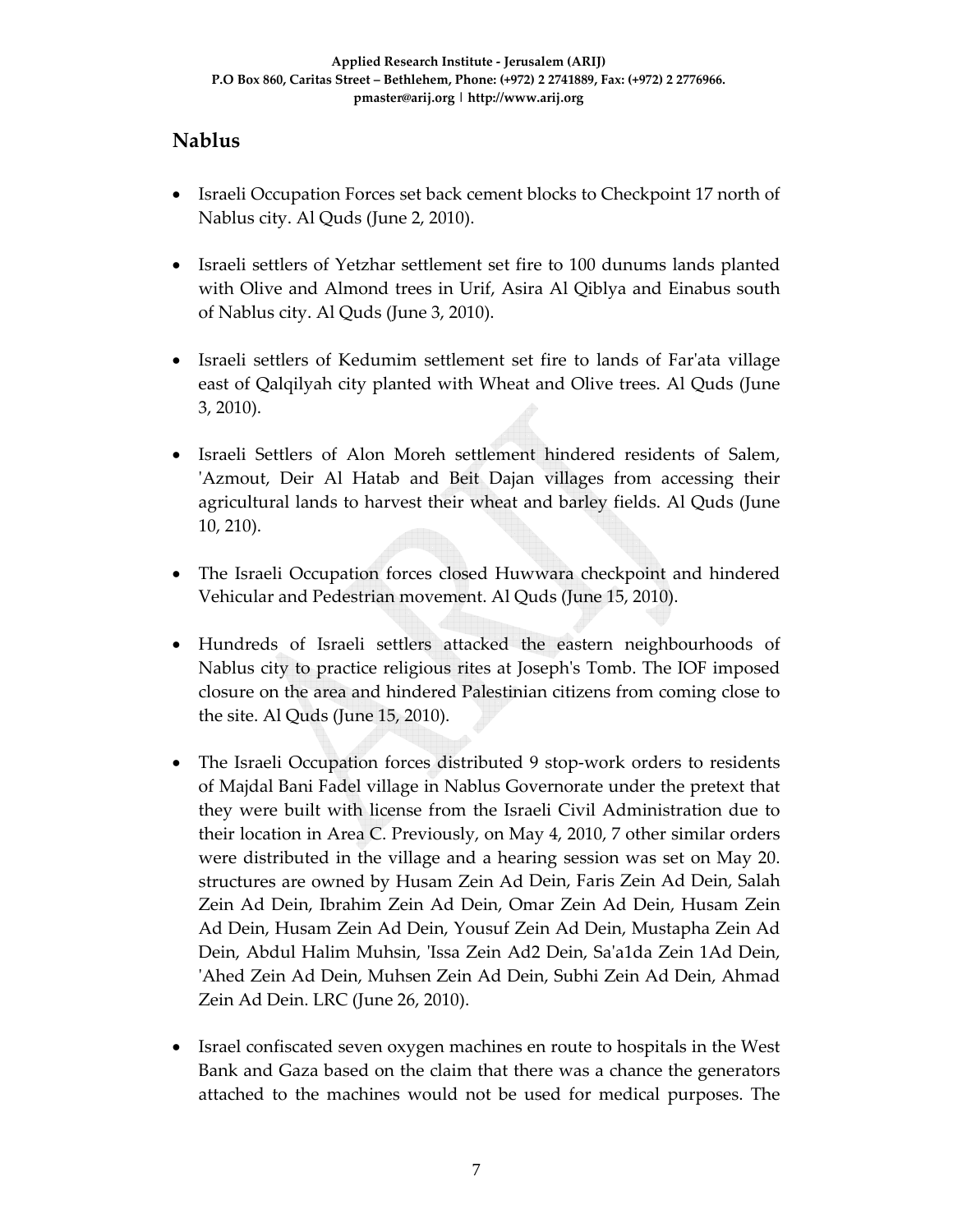generators were donated to the Palestinian National Authority by a Norwegian development agency. Haaretz (June 26, 2010).

• A group of Israeli settlers from Shavei Shomron settlement attacked Sabastyia water well guards while on duty in Al Masʹoudiya area. Wafa (June 30, 2010).

### **Tubas**

- The Israeli Occupation army delivered eviction orders to Nine Palestinian families (12 structures) in Kherbit Ar Ras Al Ahmar in the Jordan Valley, giving families ten days to evacuate their lands after declaring the area a "closed military zone." More than 70 Palestinians would be made homeless and deprived of their livelihoods. Both the Civil Administration and the army said the orders were given because the homes were built without a permit and inside a fire zone. Those targeted by the orders were identified as: Jum'ah Kahder Fayyad Bani Audah, Iyad Mustafa Abed Ar‐Razeq, Mohammad Khader Fayyad Bani Audah, Mustafa Abed Ar‐Razeq Saleh and Abdallah Husein Abdallah Bisharat. Maannews (June 8, 2010).
- Construction work continues in Masskiyot settlement in the northern valleys. Al Quds (June 18, 2010).
- Two villages in the Jordan Valley were targeted by Israeli military planners, when six residents from Al Hadidiya and Humsa were handed home demolition orders. The families in both communities were given ten days to evacuate their lands after declaring the area a "closed military zone.ʺ The latest orders targeted the following families: **Al‐Hadidiya:** Abdel Rahim Hussein Bsharat, Muhammad Ali Bani Odeh, Abdel Mahdi Salamin, **Khirbet Humsa:** Harb Abul Qabbash, Ismael Abul Qabbash, Ibrahim Abul Qabbash. Maannews (June 22, 2010).
- Ten Palestinian families in Al-Farsieyah village in the Jordan Valley were handed home demolition orders and given 24 hours to evacuate their lands under the pretext of building without proper building authorization in area C. Most of the homes to be demolished belong to the Daraghmah and Al‐Makahmreh families, who say they have documents proving their ownership of the land filed with Israelʹs Land Registry. The families said they had been issued demolition orders before, however this was the first time they had been given a 24‐hour notice. Maannews (June 30, 2010).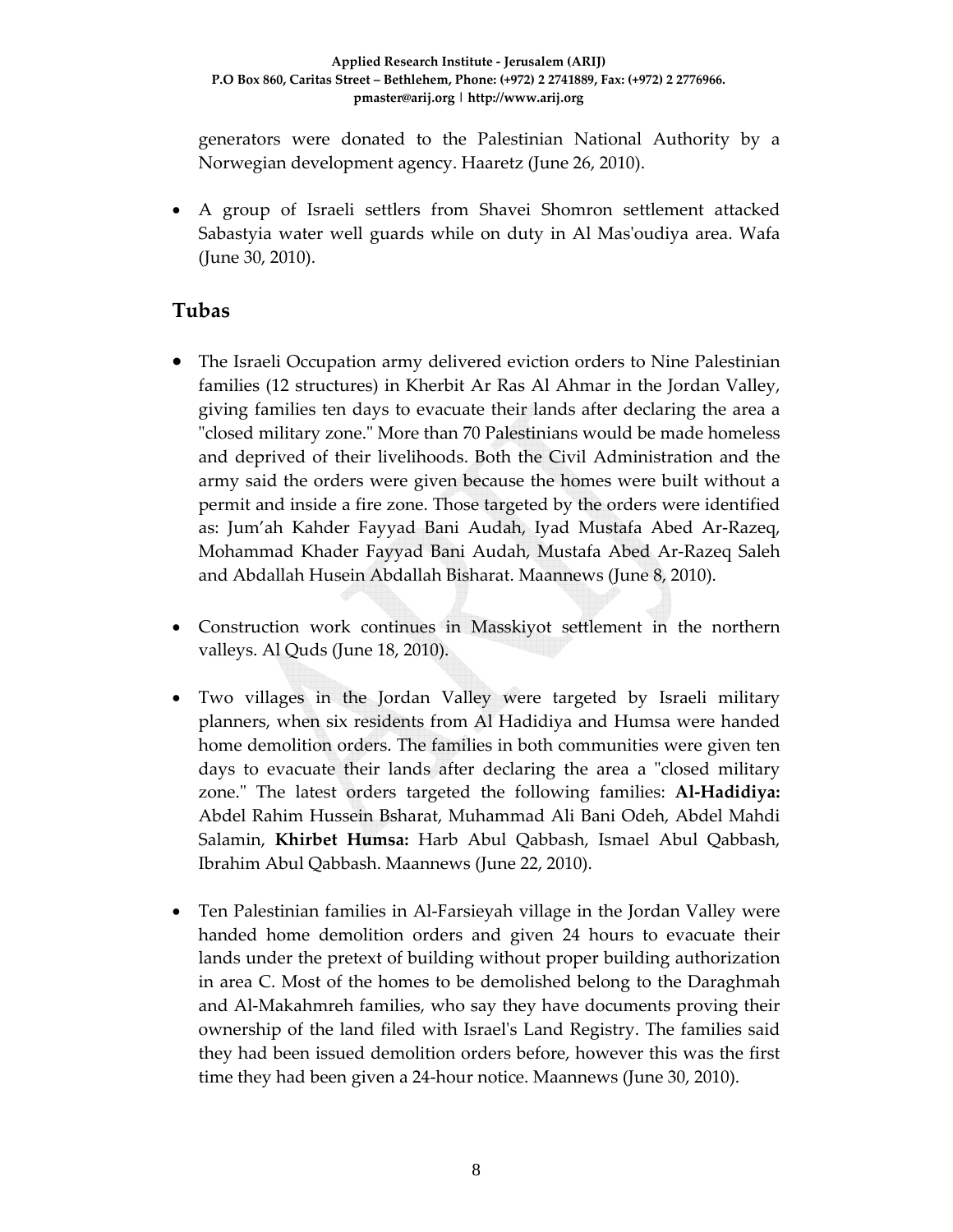• The Israeli occupation forces handed resident Ahmad Nawaj'a in Al Maleh area in Tubas Governorate a military order notifying him to leave his house within 24 hours**.** Al Quds (June 26, 2010).

### **Others**

• Israeli extremists vandalized a mosque in northern Israel. Vandals defaced the Omar Bin Khattab Mosque in the village of Ibtin with graffiti calling for the holy site's destruction, a depiction of the Star of David, and slogans declaring war on "the Arabs and Muslims". Maannews (June 10, 2010)

# **Monthly Violations Statistics – June 2010**

| Governorate  | Land<br>Confiscated<br>(Dunums) | Lands<br><b>Threatened</b><br>of<br>Confiscation<br>(Dunums) | Uprooted<br>Trees/<br><b>Burnt</b><br>trees | Demolished<br><b>Houses</b> | <b>Houses</b><br>threatened<br>of<br>Demolition   |
|--------------|---------------------------------|--------------------------------------------------------------|---------------------------------------------|-----------------------------|---------------------------------------------------|
| Bethlehem    | 40                              | $\bf{0}$                                                     | 120                                         | $\mathbf{1}$                | $\bf{0}$                                          |
| Jerusalem    | $\bf{0}$                        | $\bf{0}$                                                     | $\bf{0}$                                    | $\boldsymbol{4}$            | $11$ (in<br>addition to<br>8 other<br>structures) |
| Jenin        | $\bf{0}$                        | $\bf{0}$                                                     | $\bf{0}$                                    | $\bf{0}$                    | $\bf{0}$                                          |
| Tulkarm      | $\bf{0}$                        | $\bf{0}$                                                     | $\bf{0}$                                    | $\bf{0}$                    | $\bf{0}$                                          |
| Ramallah     | $\bf{0}$                        | $\bf{0}$                                                     | 130                                         | $\bf{0}$                    | $\bf{0}$                                          |
| Nablus       | $\bf{0}$                        | $\bf{0}$                                                     | $\bf{0}$                                    | $\bf{0}$                    | 16                                                |
| Salfit       | $\bf{0}$                        | $\bf{0}$                                                     | $\bf{0}$                                    | $\bf{0}$                    | 8                                                 |
| Jericho      | $\bf{0}$                        | $\bf{0}$                                                     | $\bf{0}$                                    | $\bf{0}$                    | $\bf{0}$                                          |
| Gaza         | $\bf{0}$                        | $\bf{0}$                                                     | 0                                           | $\bf{0}$                    | $\bf{0}$                                          |
| Qalqilyah    | $\bf{0}$                        | $\bf{0}$                                                     | $\bf{0}$                                    | $\bf{0}$                    | 8                                                 |
| Hebron       | $\bf{0}$                        | 10                                                           | 90                                          | $\bf{0}$                    | 16                                                |
| Tubas        | $\bf{0}$                        | $\bf{0}$                                                     | $\bf{0}$                                    | $\bf{0}$                    | 26                                                |
| <b>Total</b> | 40                              | 10                                                           | 340                                         | 5                           | 85                                                |

*The Monthly overview report gives a list of the Israeli Violations in the Occupied Palestinian Territory which are based on reports provided by field workers and\or by one or more of the following news sources: Al‐Ayyam daily newspaper, Al‐Quds daily newspaper, Haaretz Daily Newspaper, Israel National News, The Jerusalem Post ‐ English‐language daily newspaper, Paltoday news‐website, Palpress news website,*